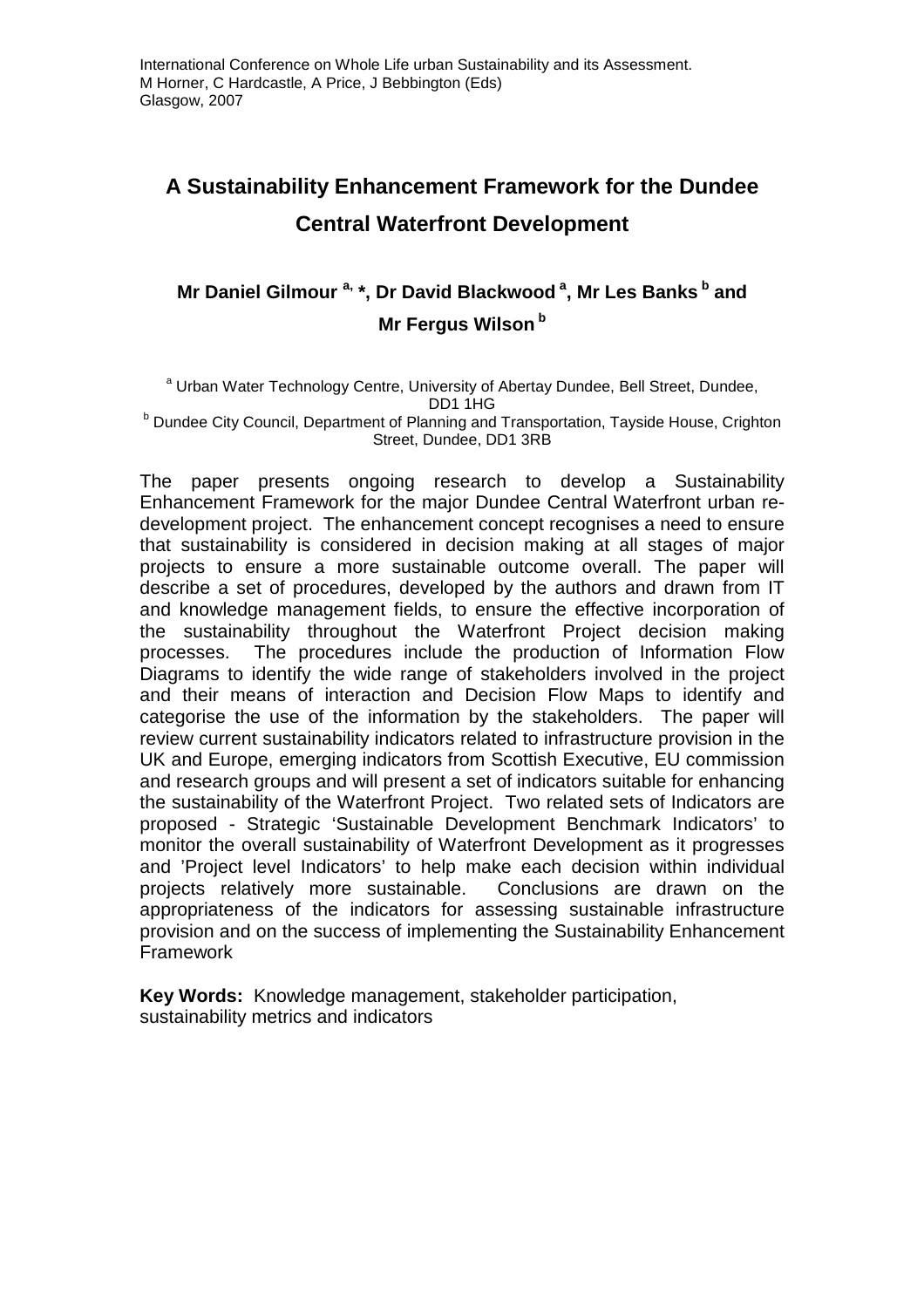#### **1 INTRODUCTION**

The scale and importance of the Dundee Central Waterfront Development requires adherence to the principles of sustainable development and this must be demonstrated to the Scottish Executive, European funding bodies, private investors and the public. Sustainable development assessment provides a mechanism for the transparent inclusion in the decision making process of all the facets of a development through its use of diverse social, economic and environmental indicators. Currently, whilst there is a considerable body of research into sustainability assessment, there are no standard methodologies for its application to major regeneration projects.

The 30yr multi-million Dundee Central Waterfront Development to re-integrate the central waterfront with the city centre provides a unique opportunity not only to demonstrate the application of the principles of sustainable development, but also to develop and promote a methodology for wider use. The Central Waterfront development is an example of a major urban development project where typically strategic decisions are made early in the project, in this case in the form the Dundee Central Waterfront conceptual masterplan (Dundee City council, 2001). Whilst the master plan provides the basic direction for the sustainability of the development, the waterfront development itself will comprise of a number of sub project over the life of the development.

Decisions taken at various levels; outline design; option appraisal; detailed design, will influence the overall sustainability of the whole development. Therefore, an approach was developed which recognised that, in addition to monitoring overall sustainability of a large scale regeneration development, there was a requirement to develop a mechanism for ensuring that each sub project was undertaken in the most sustainable way.

This paper reports the findings of a scoping study which aimed to identify stakeholders involved in Dundee Central Waterfront Development, demonstrate how they interact, to review current sustainability indicators in the UK and Europe related to infrastructure and to identify emerging indicators from Scottish Executive, EU Commission and research groups. From these activities a list of indicators suitable for monitoring the sustainability of Dundee Central Waterfront was developed. Consequently, the scoping study provided the basis for the development of a procedure, which puts sustainable development theory into practice. The sustainable enhancement procedure identified ways to use sustainable development indicators to drive decision processes in the Waterfront Development in the most sustainable way. It will also provide a monitoring tool for demonstrating the sustainable development of the Dundee Central Waterfront.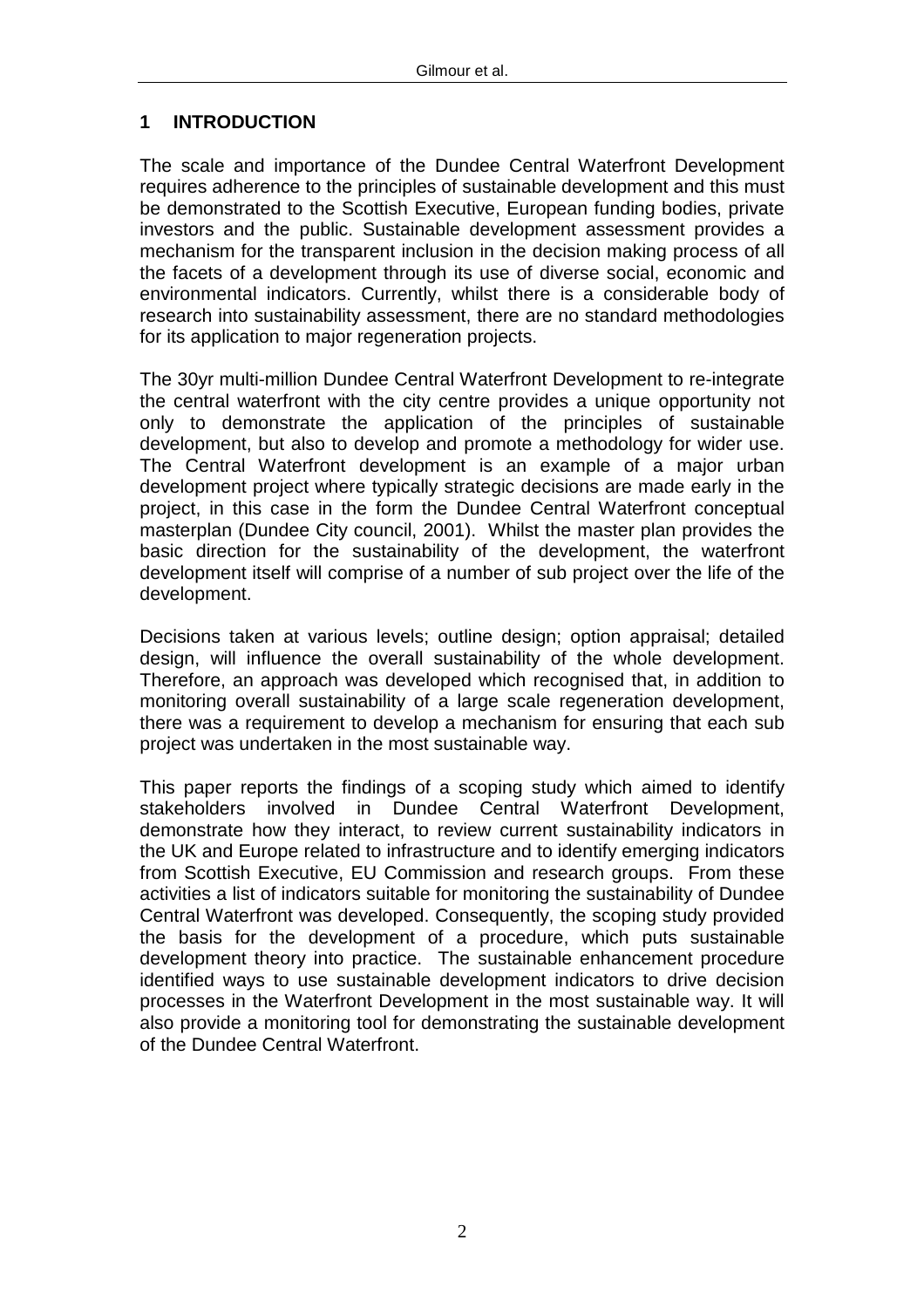#### **2 SUSTAINABLE DEVELOPMENT**

Sustainable development is a vision of progress, which integrates immediate and longer term needs, local and global needs, and regards society, environment and economics as inseparable and interdependent. However for many, sustainable development is often seen as a complex issue that is not definable in practical terms. The difficulty lies in defining sustainable development consistently due to its very broad nature; often any definition occurs in political statements that are rather general and open-ended. More focused definitions reflect the specifics of diverse fields ranging from agriculture, ecology, economics, construction, particular stakeholders and countries and therefore differ considerably (Dalal-Clayton and Bass, 2001).

In addition, interchanging terminology make the concept more difficult. For instance, the difference between sustainability and sustainable development has to be defined. Forum for the Future (2005) distinguishes between sustainability and sustainable development - sustainable means something has the 'capacity for continuance' and sustainability is therefore a 'quality'. Sustainable development is the process over time by which we achieve sustainability.

In its own definition of sustainable development, Forum for the Future emphasises this "A dynamic process which enables all people to realise their potential and improve their quality of life in ways which simultaneously protect and enhance the Earth's life support systems". The definition also highlights a key point often missing from other definitions, that a sustainable society is for all people and policy towards sustainable development should ensure that everyone has the opportunity to fulfil their potential and enjoy a high quality of life and is about equity, fairness and justice (Parkin, 2000)

Therefore, if any development can be described as sustainable, it must integrate economic, social and environmental issues. Although a large body of work has been undertaken to conceptualise sustainable development and there is a wide awareness of it, it is generally accepted that the real challenge lies in understanding how to put it into practice, i.e. to operationalise sustainability.

#### **3 METHODOLOGY**

The approach taken to enhance the sustainable development of Dundee Central Waterfront was the development of a sustainability enhancement framework and a monitoring tool. These approaches are based on the use of indicators in two different ways, firstly, to strategically monitor the overall sustainability of the development and secondly as a key part of the decision process. The core part of the enhancement framework approach is to identify and develop indicators that are appropriate and aligned with the current decision making process.

Indicators were developed to strategically monitor the overall sustainability of the Central Waterfront Development as it progresses. These benchmark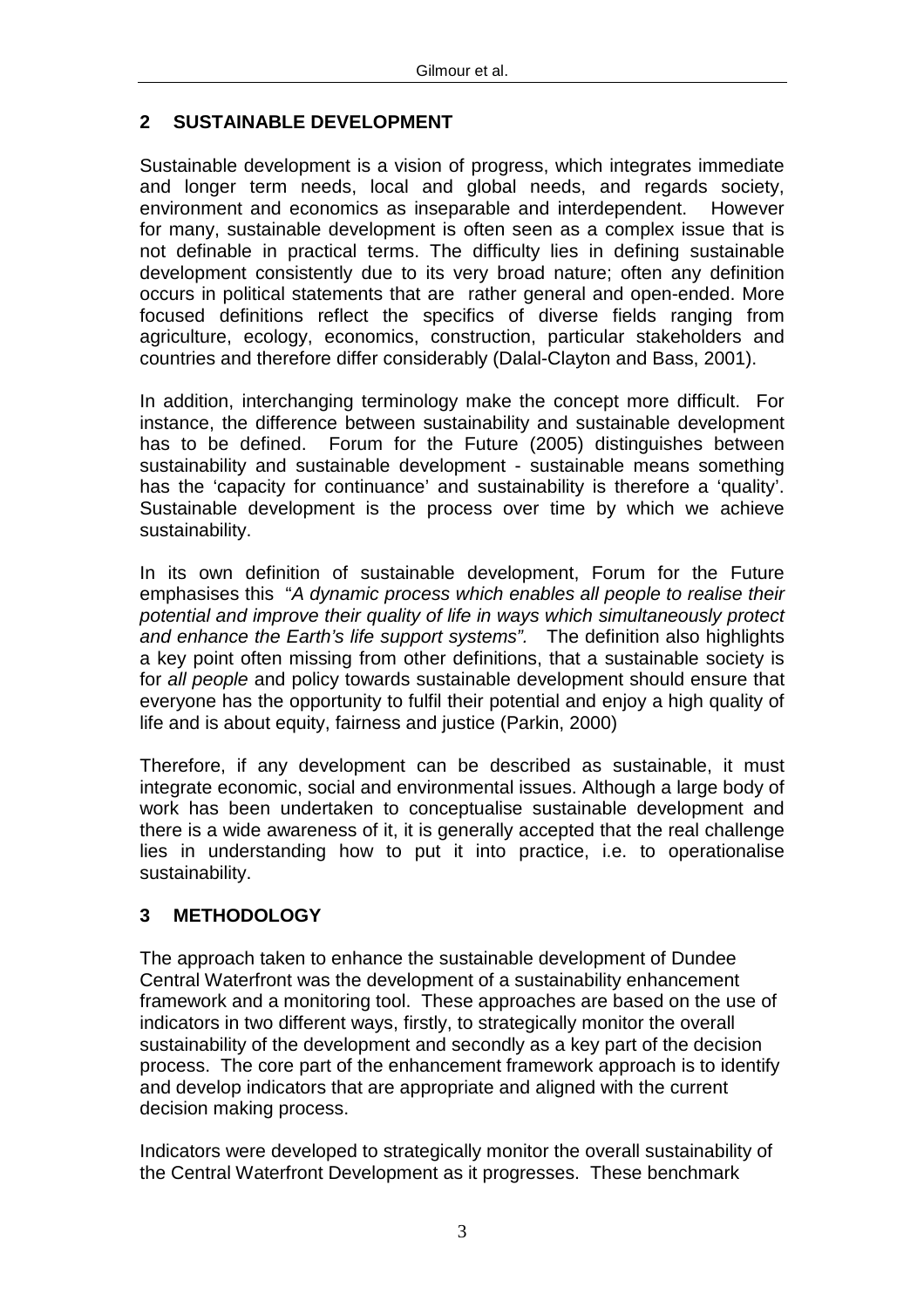indicators will be used to monitor the whole development over time and to inform the Dundee Central Waterfront management group and funding bodies. The sustainability enhancement framework ensures that sustainable development has been considered at the project level to enhance the overall sustainable development of the Dundee Central Waterfront using indicators at the project level as part of the decision process.

An important aspect of the success of the enhancement framework is to ensure that it is formally imbedded in the decision process. Figure 1 shows the activities undertaken in scoping study and their outputs.



Figure 1: Activities undertaken in Phase 1 Scoping Study

#### **3.1 Process of indicator development**

The process of indicator development is shown in Figure 2 and consists of three main activities, literature review, interviews and document analysis. Indicators were developed using this process for both the benchmark indicators and the sustainability enhancement framework.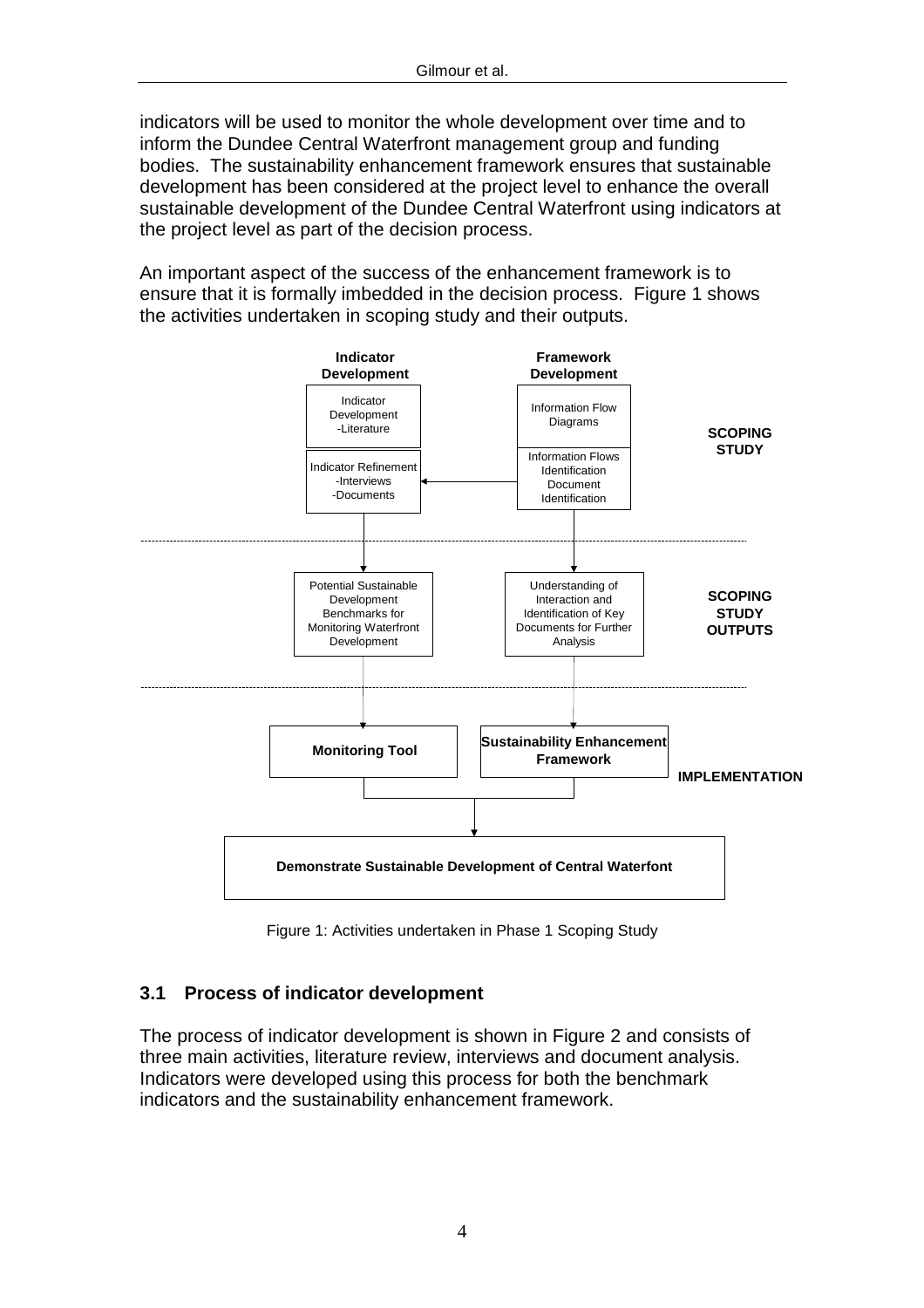

Figure 2: Process of indicator development

#### **3.2 Literature review**

#### **3.2.1 Scottish Executive strategy for sustainable development**

The scoping study reviewed sustainable development policy from EU, UK Government, Scottish Executive and Local Government, with respect to how objectives and aspirations have been interpreted into policy. Of direct relevance to the Dundee Central Waterfront Development is the Scottish Executive's position as stated in 'A Partnership for a Better Scotland (Scottish Exdecutive, 2003) "We want a Scotland that delivers sustainable development; that puts environmental concerns at the heart of public policy and secures environmental justice for all of Scotland's communities". The Scottish Executive further committed itself to this goal and the principles of sustainable development by publishing "Choosing our future –Scotland's sustainable development strategy" (Scottish Executive 2005) with four priorities for Scotland in response to the challenge of sustainable development. Figure 3 shows the context of the delivery of sustainable development in Scotland.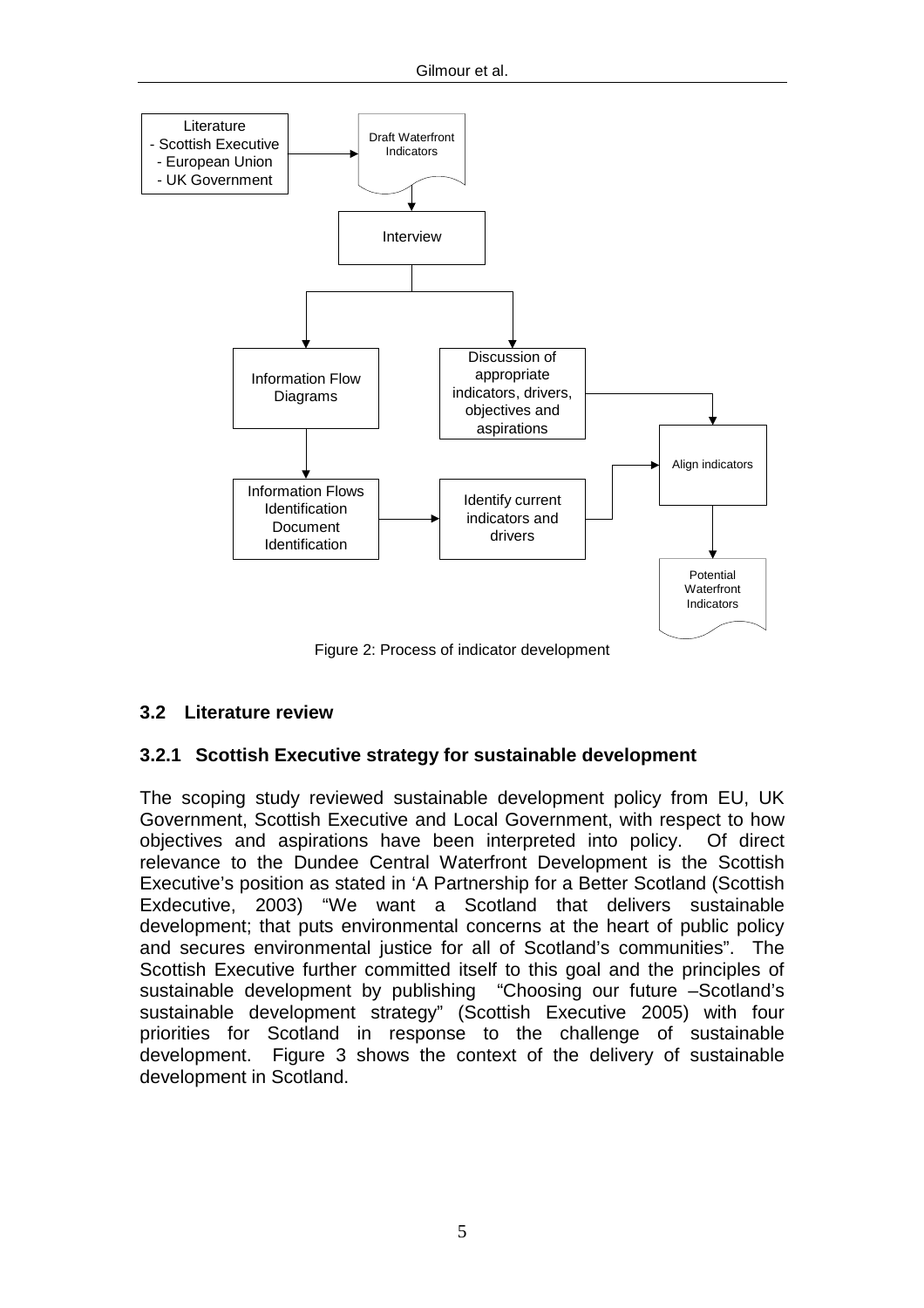

Figure 3: Governance and Delivery -the context for sustainable development (Source: Scottish Executive 2005a)

#### **3.2.2 Local Government Requirements**

The main statutory guidance on Best Value and sustainable development is set out in s1(5) of the Local Government in Scotland Act 2003 (Scottish Executive , 2004). The legislation builds on work that Councils are currently undertaking, including their activities as part of Local Agenda 21 and Ministers consider that the legislation provides a special opportunity to embed sustainable development at the heart of local government in Scotland (Sustainable Scotland Network, 2005). It is also consistent with conclusions from the Earth Summits at Rio de Janeiro and Johannesburg in which local authorities have the vital role in delivering sustainable development. S1 of the Local Government in Scotland Act 2003 sets out the duty of local authorities to secure Best Value. S1(5) states that:

'The local authority shall discharge its duties under this section in a way which contributes to the achievement of sustainable development.'

This statutory requirement for local authorities to engage with sustainable development is new. Its location in the first section of the Act, which sets out the overall duty of Best Value – to secure continuous improvement in all aspects of local authority functions – emphasises its importance (Sustainable Scotland Network, 2005). The Local Government in Scotland Act 2003 establishes sustainable development as one of three cross-cutting themes, sitting alongside equal opportunities and joint working.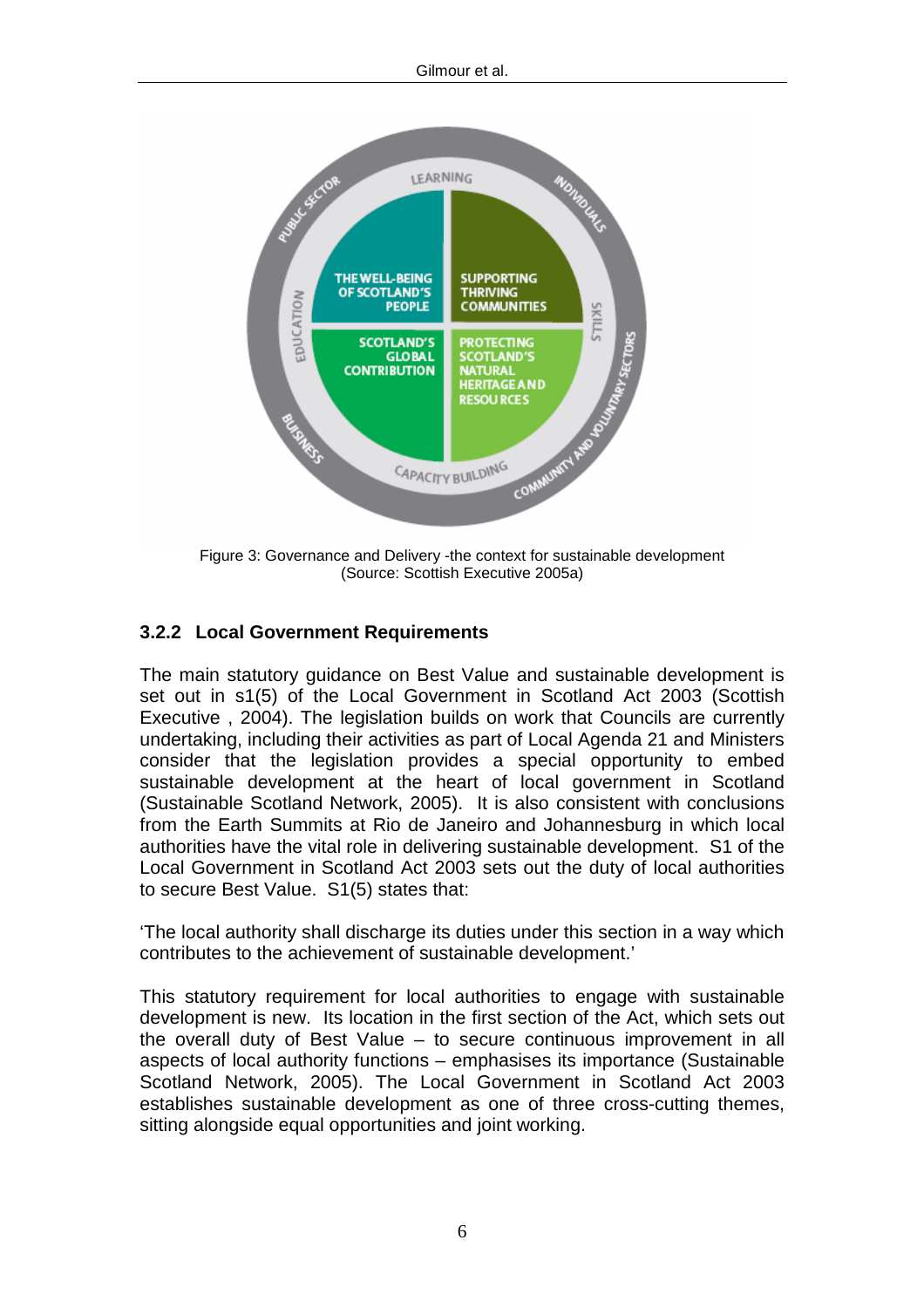#### **3.2.3 Indicators**

The Potential Benchmark Indicators for the Central Waterfront Development have been developed from the literature reviewed. These are developed to reflect the UK Government Sustainable Development Strategy and the Scottish Executive Sustainable Strategy. A very large number of indicators are used across government to monitor the outcomes of policies. Experience from the 1999 Strategy suggests that the 147 indicators were in practice too difficult to use to determine overall progress (Scottish Executive, 2006). The other approach tried at that time was to have 15 headline indicators. These were used in the reporting process but could only provide an overview. A balance between these approaches is therefore needed.

In response to this, the UK Government Strategy has established a set of 68 indicators consisting of 20 UK Framework Indicators and a further 48 indicators to monitor progress. The framework indicators are relevant for Scotland and will be collected and reported by UK Government. The Scottish Executive have their own set of indicators 'Sustainable Development Indicator Set' (Scottish Executive, 2006) based on the policy in 'Choosing the future' (Scottish Executive, 2005a), their previous indicator set "Meeting the needs" (Scottish Executive, 2005b) was reported from 2003-2006. All three sets of indicators have been used to develop Central Waterfront Development Benchmark Indicators.

Each indicator document and policy document was reviewed and the relevant indicators shortlisted. Each indicator on the shortlist was reviewed to identify its appropriateness to the Waterfront Development, in relation to its scale, geographical area, units of measurement, and focus and direction. Indicators were then grouped into three categories, Economic, Environmental and Social. A definition for each indicator was then assigned together with draft units.

During the literature based development stage, the indicators were designed to align as closely as possible with Scottish Executive indicators to provide a basis for tangible reporting to the Scottish Executive, whilst providing clear and easily understood indicators for internal monitoring at the strategic level.

Where Executive/UK government indicators did not exist, specific indicators were developed. These were based on the authors' experience of sustainable indicator development (Smith 2002, Butler et al 2003, Foxon, et al, 2002) and on a range relevant sustainable urban development research papers. Unfortunately, most of the papers presented a conceptual understanding of the urban environment and identified key components of sustainability (McAlister 2005, Bartlet and Guthreie 2005, Boyko, et al., 2005) rather than presenting indicators. However, these key components were developed into indicators, which balanced Economic, Environmental and Social aspects of sustainable development.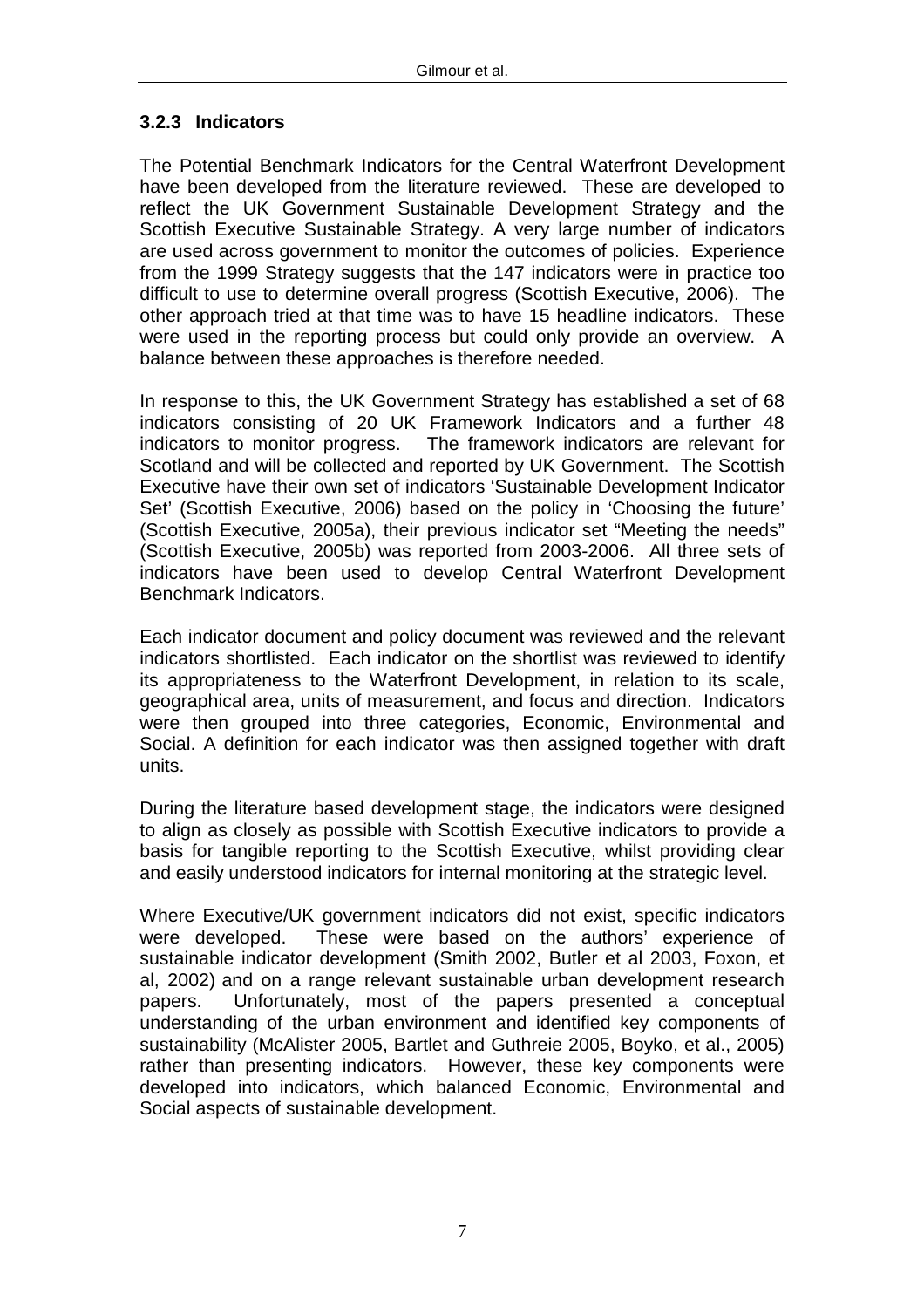#### **3.3 Interviews**

The draft literature based Benchmark Indicators were then refined through the process of interviews with key stakeholders with reference to the specific drivers, aspirations and objectives of the Dundee Central Waterfront Development. Interviews were held with members of staff to discuss the indicators and seek their views on their relevance. Each indicator was addressed in turn to verify relevance and improve their definition.

In addition, the interviews began to identify stakeholders' involvement in the Waterfront Development. The interviews collected data to illustrate the network of stakeholders for each role holder through the development Information Flow Diagrams. Each of the numbered information flows had a number of documents associated with it e.g. data, reports, meeting minutes. The Information Flow Diagram process was thus used to identify documents within the information flows, for analysis to enable further refinement of the indicators.

The series of interviews allowed the development of a number of Information Flow Diagrams for different stakeholders. This built up a picture of the stakeholders and their means of interaction. These were analysed to identify the best way to develop and implement the proposed framework.

In addition to Dundee City Council and SET personnel, the indicators have also been discussed with the Scottish Executive's Indicator Unit to review their suitability, and to establish any future developments they foresee in indicator use.

#### **3.3.1 Interviewee 1 Project Coordinator**

Interviews were undertaken with several participants, the example used in this paper is the Project Coordinator for the Central Waterfront Development. These were undertaken to refine the draft benchmark indicators and establish his network of stakeholders and the type of interaction he has with them. These are shown in the Information Flow Diagram Figure 4.

The project coordinator has responsibility for all facets of the project, as can be seen in the Information Flow Diagram. The interview identified the information flows and their nature (e.g. verbal communication, letter, meeting minutes, reports) and where appropriate, documents relevant to refining the indicators. Of particular relevance was the Dundee City Council Community Plan (2005), which was used in the document analysis phase. Other potential key flows were identified with the Urban Design Group, Development Quality, and Architect and Developers.

All the Information Flows are shown in Tables 1 and 2.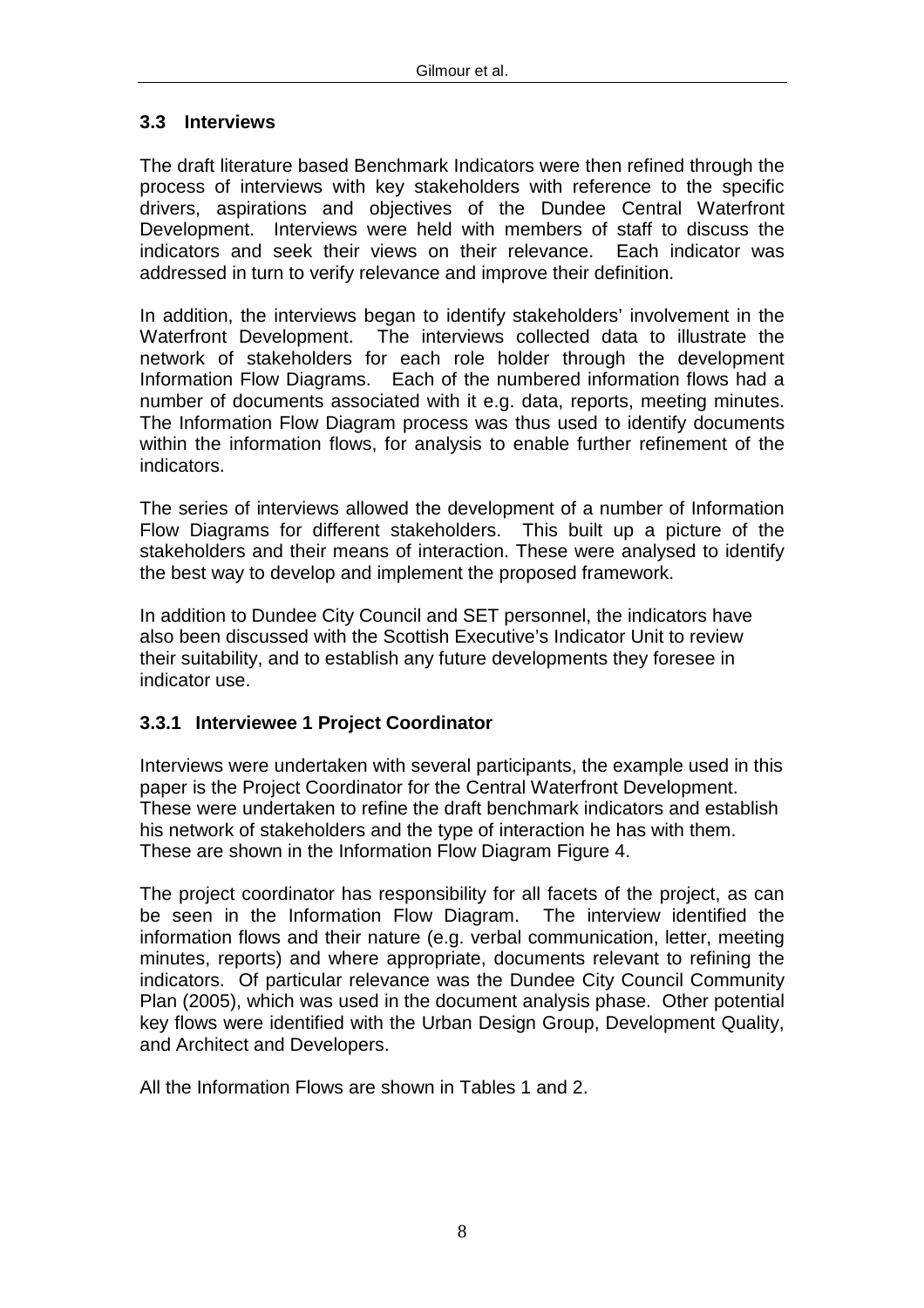

#### **Figure 4 Information Flow Diagram - Project Coordinator Central Waterfront**

| Ref<br><b>Number</b> | <b>Information flow</b>      | <b>Ref</b><br><b>Number</b> | <b>Information flow</b>         |
|----------------------|------------------------------|-----------------------------|---------------------------------|
| 1.1                  | <b>Waterfront Board</b>      | 1.10                        | <b>Consultants: Technical</b>   |
| 1.11                 | Report progress              | 1.101                       | Consultants report              |
| 1.12                 | <b>Grant fund review</b>     | 1.102                       | Data                            |
| 1.13                 | Marketing update             | 1.11                        | <b>Developers and Architect</b> |
| 1.2                  | <b>Urban Design Group</b>    | 1.111                       | Development quality             |
| 1.21                 | <b>Guidelines</b>            | 1.112                       | Brief from urban design         |
|                      |                              |                             | guidance                        |
| 1.22                 | <b>Principles</b>            | 1.113                       | <b>Bid</b>                      |
| 1.23                 | Workshop results             | 1.114                       | Development control process     |
| 1.24                 | Urban design guide           | 1.12                        | <b>Community Planning</b>       |
|                      |                              |                             | <b>Partnership</b>              |
| 1.25                 | Website sections             | 1.121                       | Reports                         |
| 1.3                  | <b>Transport and Network</b> | 1.122                       | Presentation                    |
|                      | <b>Management</b>            |                             |                                 |
| 1.31                 | Departmental process         | 1.123                       | <b>Updates</b>                  |
| 1.32                 | Capital plans                | 1.13                        | <b>PR &amp; Marketing</b>       |
| 1.33                 | Marketing                    | 1.131                       | Current economic development    |
|                      |                              |                             | and marketing                   |
| 1.34                 | Advice notes                 | 1.132                       | PR department update            |

#### **Table 1 Information Flows Project Coordinator**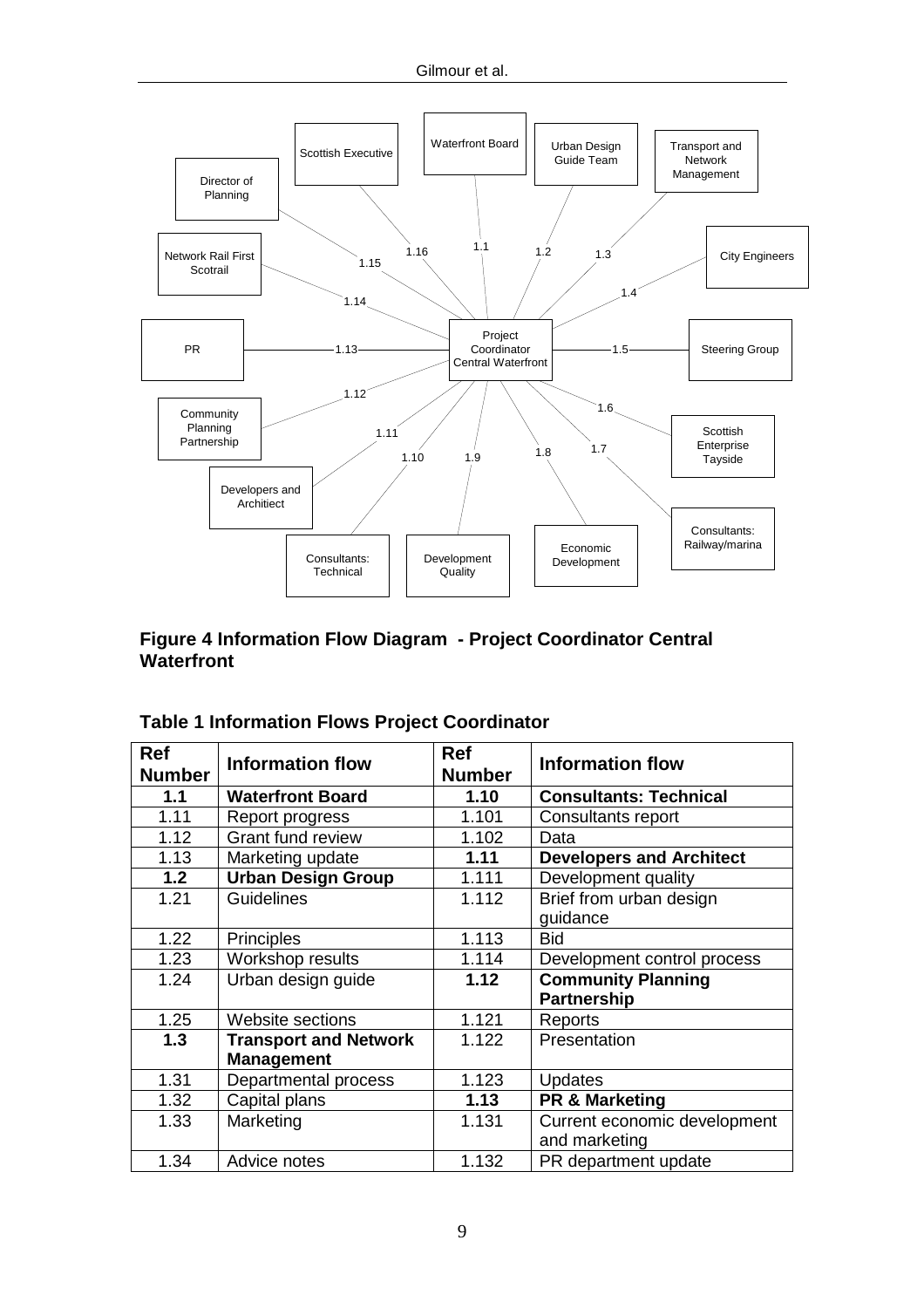| <b>Ref</b><br><b>Number</b> | <b>Information flow</b>     | <b>Ref</b><br><b>Number</b> | <b>Information flow</b>          |
|-----------------------------|-----------------------------|-----------------------------|----------------------------------|
| 1.35                        | Public transport            | 1.133                       | Community council meeting        |
| 1.4                         | <b>City Engineers</b>       | 1.134                       | <b>Briefing meetings</b>         |
| 1.41                        | Copy emails                 | 1.14                        | <b>Network Rail Scotrail</b>     |
| 1.42                        | Feedback                    | 1.141                       | Property business development    |
|                             |                             |                             | report                           |
| 1.43                        | Updates                     | 1.142                       | <b>Briefing</b>                  |
| 1.44                        | <b>Feasibility Report</b>   | 1.143                       | Urban design guidance            |
| 1.45                        | Consultants reports         | 1.144                       | Negotiable                       |
| 1.5                         | <b>Steering Group</b>       | 1.15                        | <b>Director of Planning</b>      |
| 1.51                        | <b>Operational issues</b>   | 1.151                       | <b>Briefing notes</b>            |
| 1.52                        | Progress reports            | 1.152                       | Cities growth fund annual report |
| 1.53                        | Land transfer               | 1.153                       | Potential development            |
|                             |                             | 1.154                       | Updating sharing information     |
| 1.6                         | <b>SET</b>                  | 1.155                       | Urban design guide               |
| 1.61                        | Economic appraisal          | 1.156                       | Workshop results                 |
|                             | reports                     |                             |                                  |
| 1.62                        | Partnership arrangements    | 1.157                       | Meetings with developers         |
| 1.63                        | Property use                | 1.158                       | Development plan/proposals       |
| 1.64                        | Land receipts               | 1.16                        | <b>Scottish Executive</b>        |
| 1.7                         | <b>Consultants: Marina</b>  | 1.161                       | Annual reports-city growth fund  |
| 1.71                        | Consultants reports         |                             |                                  |
| 1.8                         | <b>Economic Development</b> |                             |                                  |
| 1.81                        | <b>Economic Reports</b>     |                             |                                  |
| 1.9                         | <b>Development Quality</b>  |                             |                                  |
| 1.91                        | Developer proposals         |                             |                                  |
| 1.92                        | Design manual               |                             |                                  |
| 1.93                        | <b>Meetings</b>             |                             |                                  |
|                             |                             |                             |                                  |

### **Table 2 Information Flows Project Coordinator (continued)**

#### **3.4 Document Analysis**

Three key working documents have been used refine potential indicators in addition to the interviews. These were identified during interviews with Dundee City Council and SET personnel where several documents were identified for each information flow.

The documents were reviewed to identify potential indicators already in use and associated data availability. They were also used to develop indicators, which match the objectives and aspirations stated in the documents, and verify the potential relevance of indicators under development.

Each document has been used to align the benchmark indicators so that their wider relevance is assured.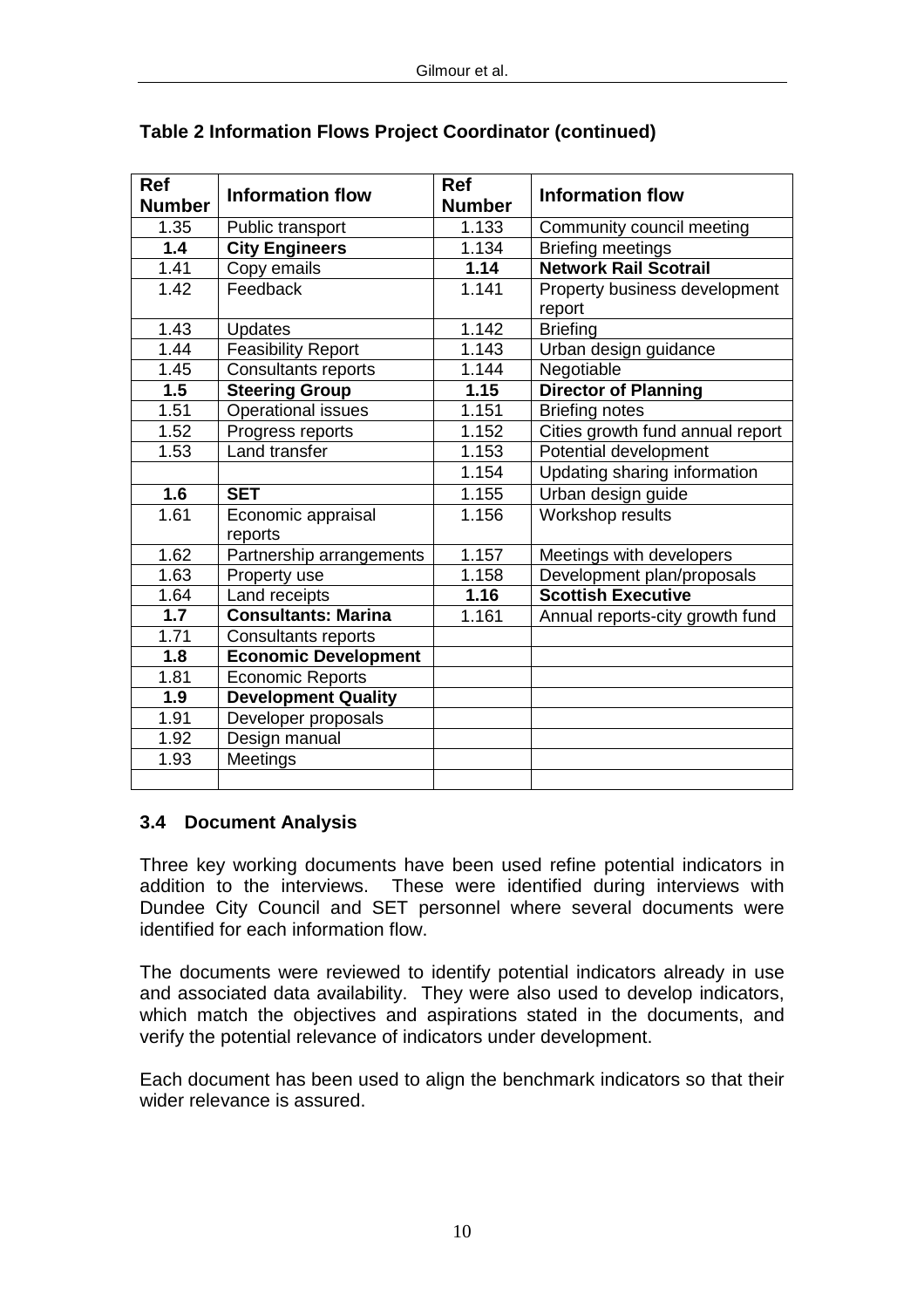#### **4 POTENTIAL SUSTAINABLE DEVELOPMENT BENCHMARK INDICATORS**

The potential Sustainable Development Benchmark Indicators for the Waterfront Development are given in Tables 3 to 5. The \* denotes that the indicator is based on the UK Government or Scottish Executive Framework Indicator, but in most cases the definition has been adjusted to be more relevant to Dundee Central Waterfront. In some cases an indicator has been identified but not yet developed, with the definition requiring further work in Phase 2.

#### **5 CONCLUSIONS**

The aim of the scoping study was to identify stakeholders involved in the Waterfront Development, to demonstrate how they interact, to review current sustainable development indicators, and to develop a list of indicators suitable for monitoring and enhancing the sustainable development of Dundee Central Waterfront. The Information Flow Diagrams have identified the wide range of stakeholders involved in the Waterfront Development and their potential means of input to the Waterfront projects. The diagrams also reveal a high degree of public engagement on the process, which is essential for the assessment of the social aspects of sustainable development.

The review of current sustainable development indicators in the UK and Europe and of emerging indicators from the Scottish Executive, EU Commission and research groups enabled an appropriate list of relevant benchmark indicators for monitoring sustainable development to be developed, refined and proven to be robust via interviews. Additionally, project based indicators for the Sustainability Enhancement Framework were identified which will be used to influence decisions taken in all stages of the project.

The success of the enhancement framework depends on its ability to influence the decision making process, rather than to just monitor the overall sustainability of the Waterfront Development. The scoping study has ensured that the framework will be effective and fit in with current decision making processes. Information flow diagrams have been used to identify stakeholders' means of interaction and the diagrams and tables demonstrate the information received and passed by the interviewees. This information will be analysed more fully in an implementation stage over the next three years. Decision mapping techniques will be used to identify how stakeholders use the information and hence identify crucial decision points. This will guide the framework to further ensure its real world applicability its full integration with the Waterfront Development decision making processes as an integral part of the sub-projects design approvals process.

The development of the enhancement framework continues but there is sufficient evidence from the scoping study that the framework will influence sub-project level decisions and will provide an effective means of enhancing the overall sustainability of the Dundee Central Waterfront Development.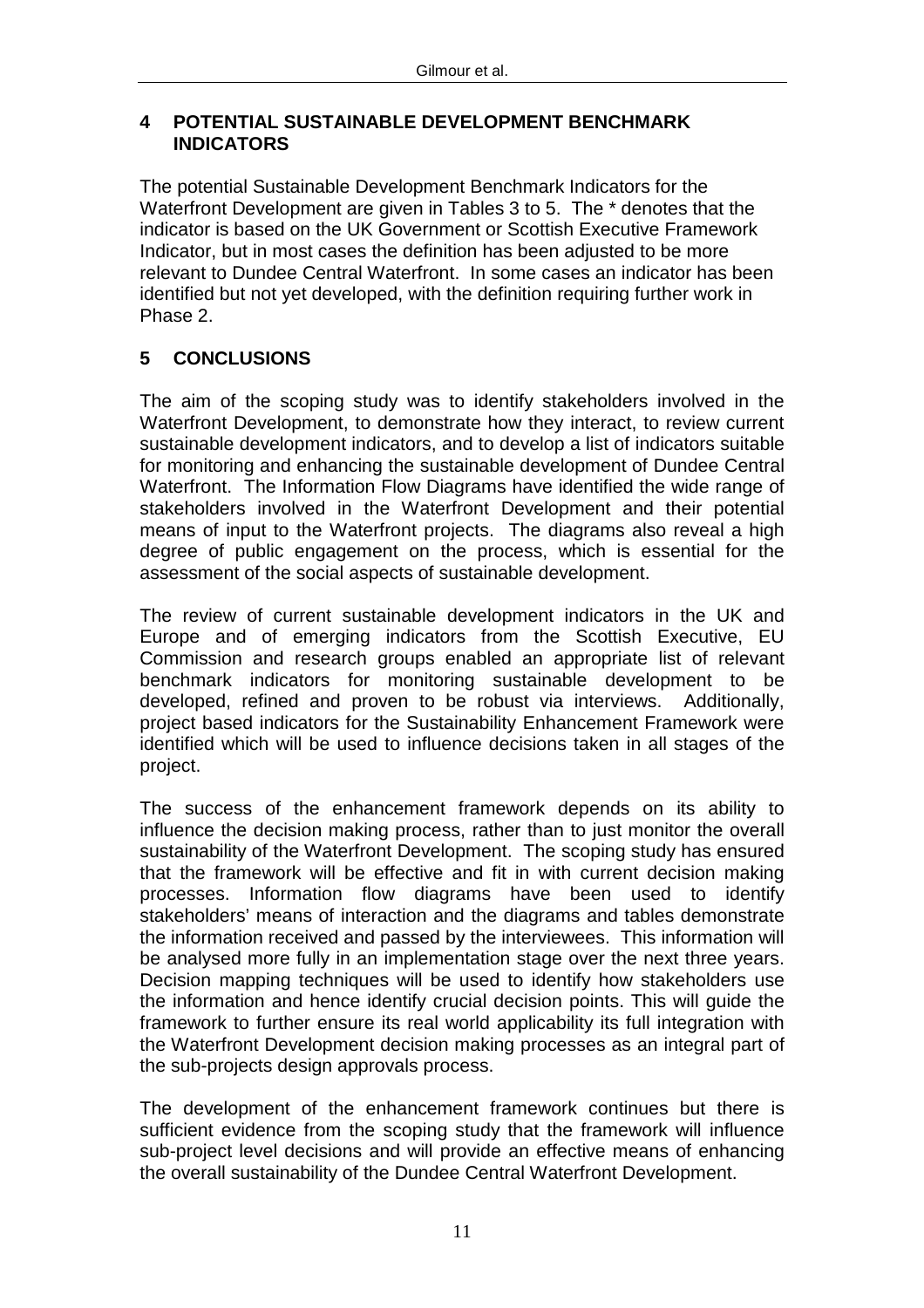| Table 3 Potential Sustainable Development Benchmark Indicators - Economic |
|---------------------------------------------------------------------------|
|---------------------------------------------------------------------------|

| Category | <b>Benchmark indicators</b>                                                       | <b>Definition of indicator</b>                                             | <b>Units</b>                                                  |
|----------|-----------------------------------------------------------------------------------|----------------------------------------------------------------------------|---------------------------------------------------------------|
| Economic | Demographics*<br>Retention of skills base<br>Capacity to stimulate<br>investment* | Population retention<br>Graduate retention rate<br><b>Total investment</b> | Population number<br>% Student staying<br>£ Inward investment |
|          | Tourism<br><b>Property Value</b>                                                  | Number of tourists visiting Dundee<br>Increased property value             | Number of visits<br>% Increase                                |
|          | Job creation                                                                      | Number of jobs created                                                     | <b>Number</b>                                                 |
|          | Whole life cost of<br>infrastructure                                              | Capital and recurrent cost of<br>infrastructure                            | £ Over life of infrastructure                                 |
|          | Economic output*                                                                  | Growth over economic cycle                                                 | £                                                             |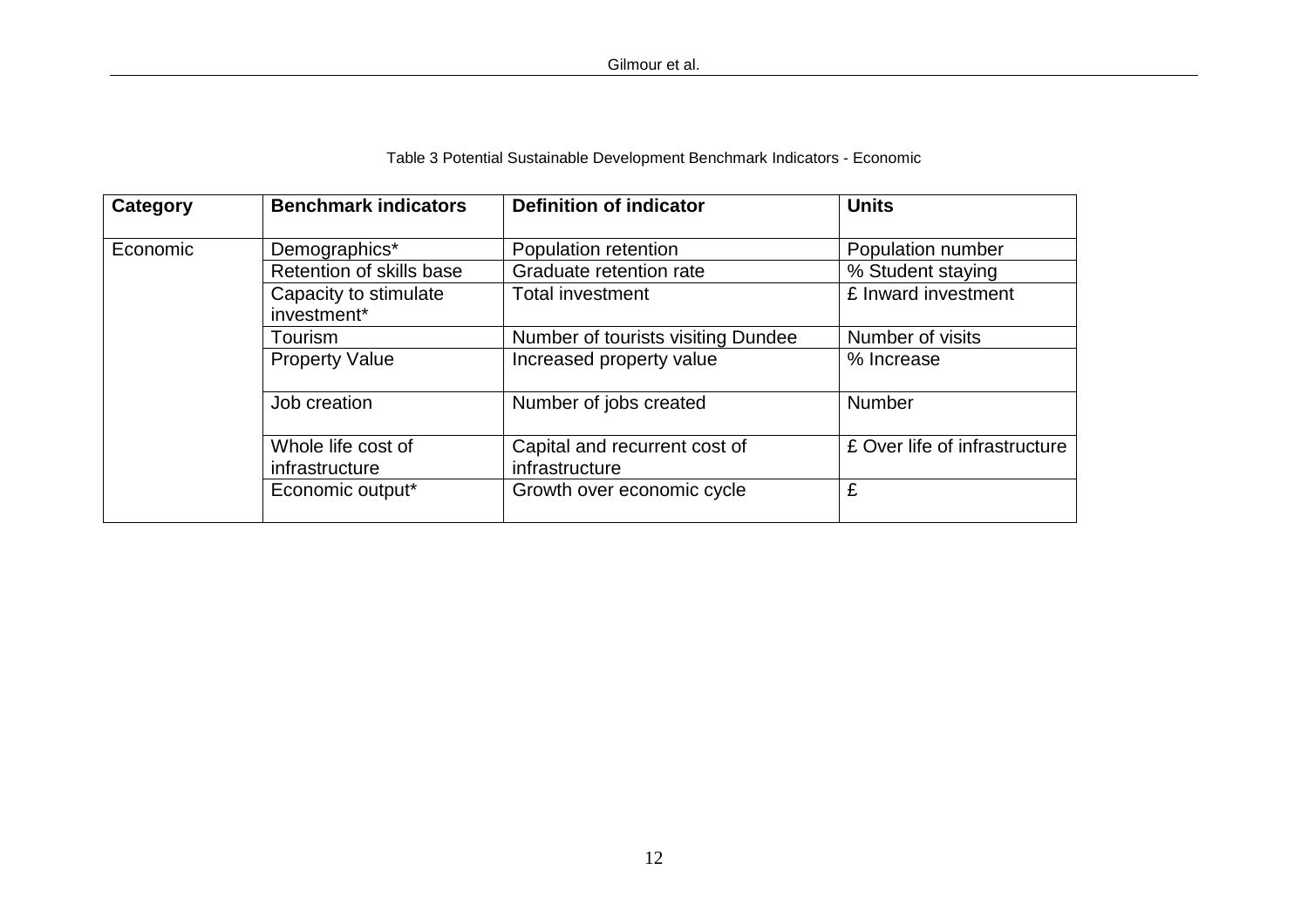| Table 4 Potential Sustainable Development Benchmark Indicators - Environmental |  |  |
|--------------------------------------------------------------------------------|--|--|
|--------------------------------------------------------------------------------|--|--|

| <b>Category</b> | <b>Benchmark indicators</b> | <b>Definition of indicator</b> | <b>Units</b>          |
|-----------------|-----------------------------|--------------------------------|-----------------------|
| Environmental   | Biodiversity*               | <b>Priority Habitats</b>       | Number of habitats    |
|                 |                             | <b>Priority Species</b>        | Number of species     |
|                 |                             |                                | supported by habitat  |
|                 | Green space/public space    | Local environmental quality    | Unit to be developed  |
|                 |                             | Design of safer places         | Unit to be developed  |
|                 | Waste*                      | Waste recycling                | % of waste            |
|                 |                             |                                | reused/recycled       |
|                 |                             | Waste arising by sector        | Volume                |
|                 | Air*                        | Air emissions                  | Emissions of CO2, NOx |
|                 | Water*                      | Loads to receiving water       | Unit to be developed  |
|                 |                             | Domestic water consumption     | Unit to be developed  |
|                 | <b>Noise</b>                | Noise level impact             | Unit to be developed  |
|                 | Energy*                     | Energy consumption             | Unit to be developed  |
|                 |                             | Renewable energy               | $\frac{0}{0}$         |
|                 |                             | Embedded energy                | Unit to be developed  |
|                 | Travel*                     | Public transport use           | % Journeys            |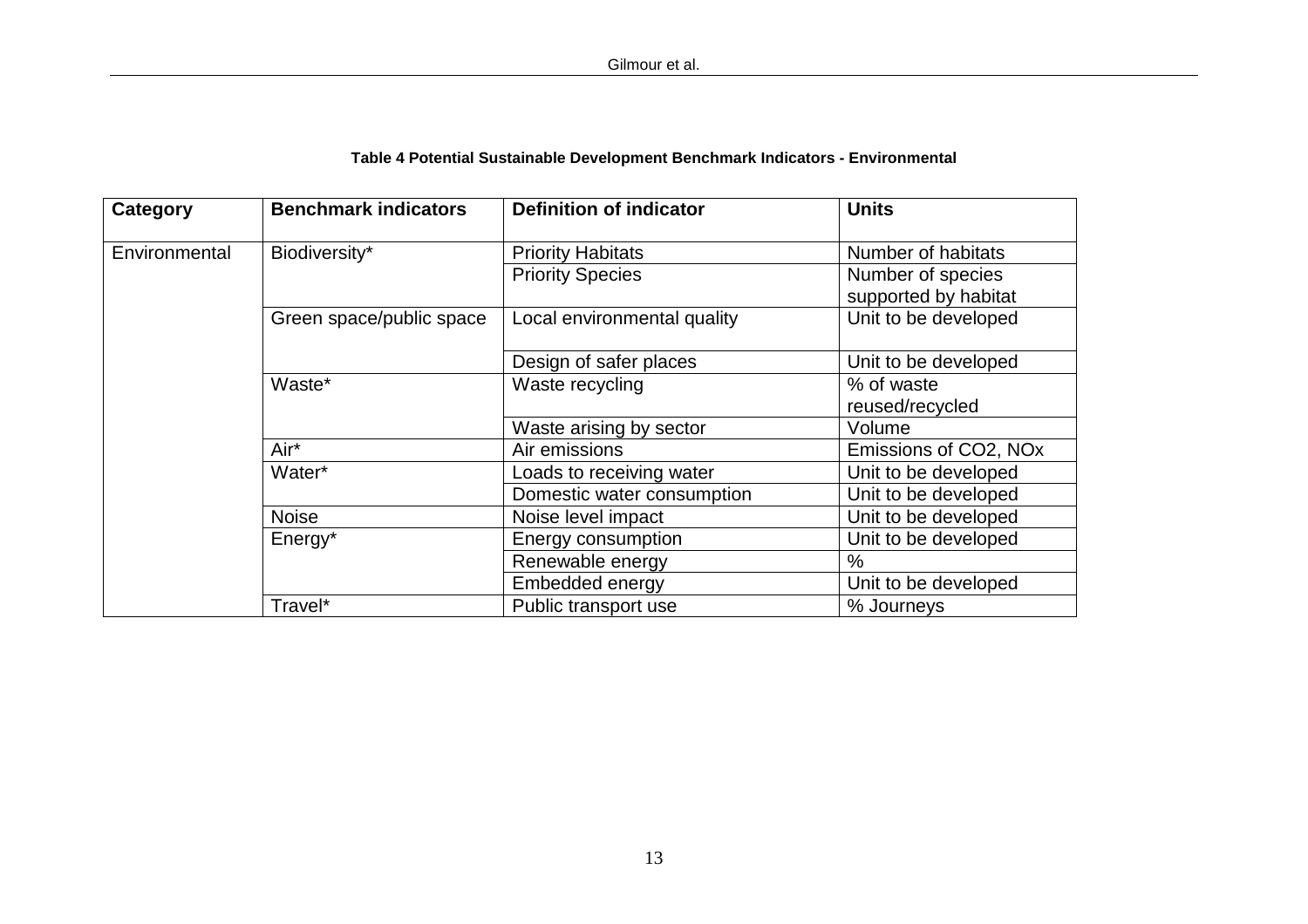| Category | <b>Benchmark indicators</b> | <b>Definition of indicator</b>          | <b>Units</b>                   |
|----------|-----------------------------|-----------------------------------------|--------------------------------|
| Social   | Housing provision*          | In relation to housing quality standard | % of houses of high<br>quality |
|          | Health & Well being         |                                         |                                |
|          | Employment*                 | <b>Employment rates</b>                 | % Population                   |
|          | Social cohesion             | Community spirit                        | Qualitative                    |
|          | Social Inclusion*           | Accessibility of waterfront services    | % Population                   |
|          | Participation and           | Participation in sustainable decision   | % Population involved in       |
|          | responsibility*             | making                                  | decision                       |
|          |                             | City centre action groups               |                                |
|          |                             | Individual action for sustainable       | % Taking action                |
|          |                             | development                             |                                |
|          | Active community            | Informal and formal volunteering        | % Population                   |
|          | participation               |                                         |                                |
|          | Acceptability               | Acceptability to stakeholders           | Qualitative                    |
|          | Confidence                  | Public perception of confidence         | Qualitative                    |
|          | Amenity value               |                                         |                                |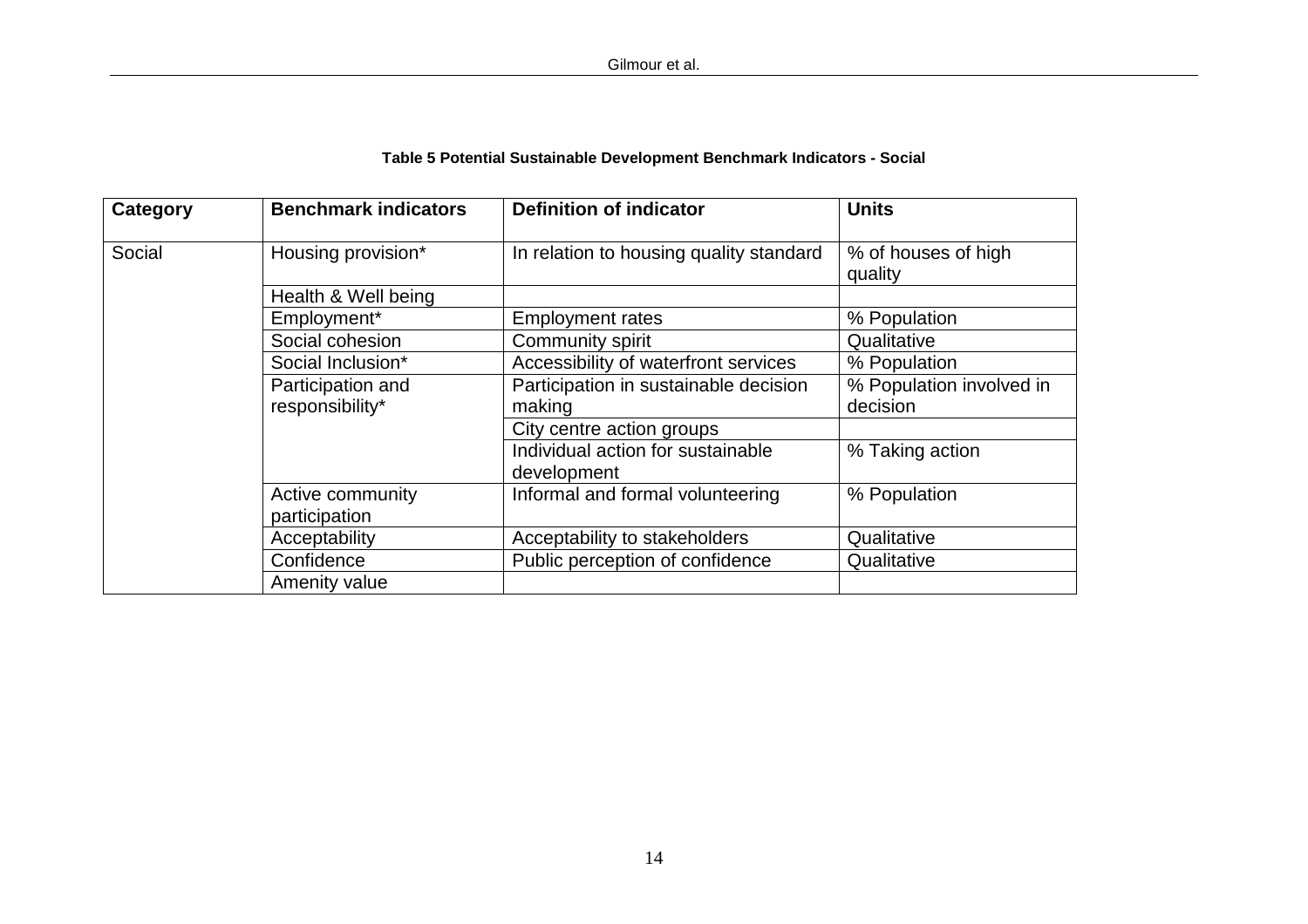#### **References**

Bartlett and Guthrie, 2005 Guides to sustainable built environment development. Engineering Sustainability 158. December 2005 issue ES4. pp 185-195

Boyko, Cooper and Davey 2005. Sustainability and the urban design process. Engineering Sustainability 158. September 2005 issue ES3. pp 119-125.

Butler D., Jowitt P., Ashley R., Blackwood D., Davies J., Oltean-Dumbrava C., McIkenney G., Foxon T., Gilmour D., Smith H., Cavill C., Leach M., Pearson P., Gouda H., Samson W., Hendry S., Moir J., Bouchart F. 2003. SWARD:decision support processes for the UK. Management of Environmental Quality, 14, 4, 444- 459.

Dalal-Clayton, B and Bass, S. 2001. National strategies for Sustainable Development: the challenge ahead International Institute for Environment and Development.– an initiative of the OECD/DAC Working Party on Development Cooperation and Environment (October 1999 – February 2001)

Dundee City Council, 2001. Dundee central waterfront: Development masterplan 2001 – 2031. Planning and Transportation Department, Dundee City Council. .

Dundee City Council, 2005. Dundee Partnership community plan 2005-2010. Dundee City Council.

Forum for Future 2005. Ten years of transformation. Annual Report 2006 Reporting on January–December 2005 Registered office: Overseas House, 19-23 Ironmonger Row, London EC1V 3QN Registered charity number 1040519

Foxon, T.J., McIlkenny, G., Gilmour, D., Oltean-Dumbrava, C., Souter, N., Ashley, R., Butler, D., Pearson, P., Jowitt, P. and Moir, J. (2002). Sustainability Criteria for Decision Support in the UK Water Industry. Journal of Environmental Planning and Management 45 (2), 285-301.

McAllister 2005. Wellbeing Concepts and Challenges. Discussion paper. Sustainable Development research Network, December 2005

Parkin S. 2000. Sustainable Development: the concept and the practical challenge. Proceedings of the institution of Civil Engineers. Civil Engineering 138 pp. 9-15.

Scottish Executive, 2003. A partnership for a better SCOTLAND Scottish Executive. Astron B30785 5/03

Scottish Executive 2004 The Local Government in Scotland Act 2003 - Best Value Guidance April 2004

Scottish Executive, 2005a . Choosing the future, Scotland's Sustainable Development Strategy. Scottish Executive, December 2005

Scottish Executive 2005b. Indicators of Sustainable Development for Scotland: Progress Report, August 2005 paper 2005/18

Scottish Executive 2006. Choosing our future. Sustainable Development Indicator Set. Measuring Progress on Scotland's Sustainable Development Strategy. July 2006.

Sustainable Scotland Network 2005. Best value and Sustainable development supplementary guidance on meeting the statutory duty under s.1 of the local government in Scotland act 2003 to make arrangements which secure best value: April